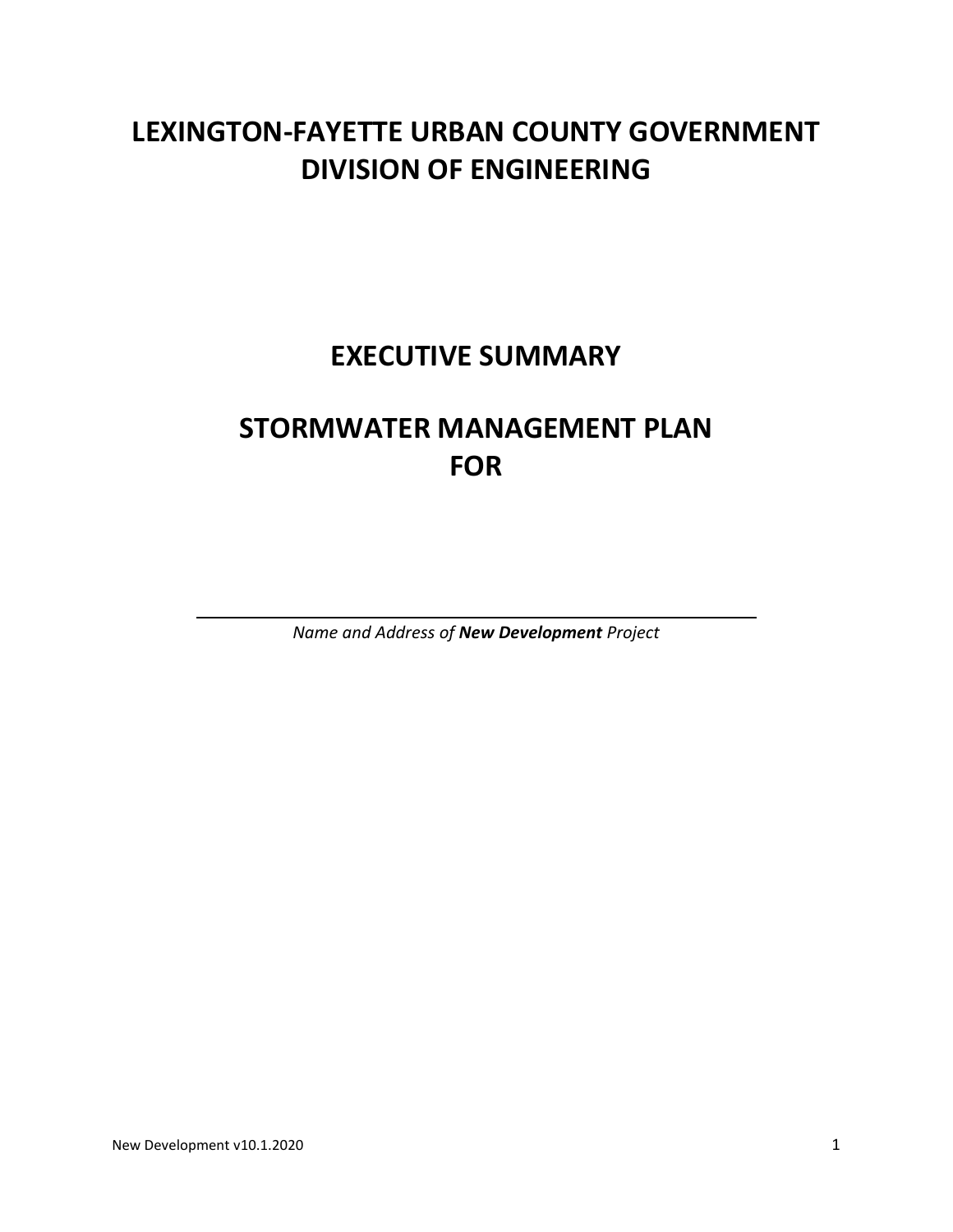## **EXECUTIVE SUMMARY STORMWATER MANAGEMENT PLAN FOR**

*Name of New Development Project*

### **Table of Contents**

- **Page 1 – Cover Page**
- **Page 2 – Table of Contents and Certification Statement**
- **Page 3 – General Information**
- **Page 4 – Detention Requirements**
- **Page 5 – Detention Basin Data Form**
- **Page 6 – Summary of Peak Outflows**
- **Page 7 – Water Quality Requirements**
- **Page 8 – Water Quality Data Form**
- **Page 9 – Submittal Checklist**
- **Page 10 – List of Supplemental Information Provided in the Appendix**

#### **Certification:**

I certify that this executive summary was prepared by me or others under my supervision, and that a copy is being provided to the New Development Section in the Division of Engineering and the MS4 / Water Quality Manager in the Division of Water Quality.

Date

Engineer's Signature and Kentucky License No.

Printed Name

Name of Engineering Firm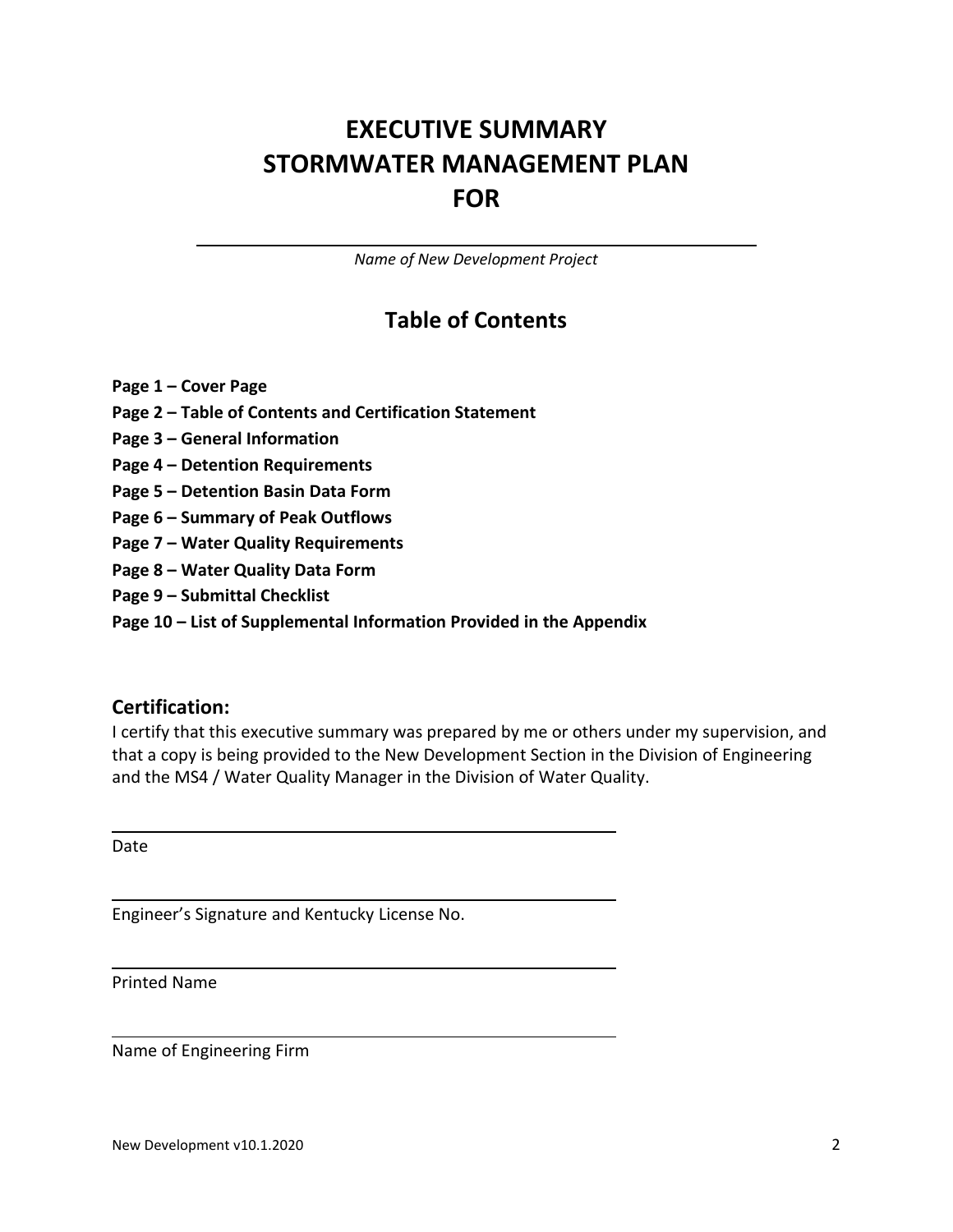#### **GENERAL INFORMATION**

| <b>Project Name:</b>                                                                                                                                            |
|-----------------------------------------------------------------------------------------------------------------------------------------------------------------|
| <b>Site Address:</b>                                                                                                                                            |
| Owner/Developer (Name, email address, phone number):                                                                                                            |
| Engineer (Name, email address, phone number):                                                                                                                   |
| Watershed:<br>Cane Run<br><b>Boone Creek</b><br>East Hickman<br><b>KY River</b><br>South Elkhorn<br>North Elkhorn<br>Town Branch<br>West Hickman<br>Wolf Run    |
| Royal Spring Wellhead Protection Area                                                                                                                           |
| U. S. Army Corps of Engineers Jurisdictional Streams and Wetlands                                                                                               |
|                                                                                                                                                                 |
|                                                                                                                                                                 |
| Type of New Development Project: □ Residential<br>Commercial                                                                                                    |
|                                                                                                                                                                 |
| (Land disturbance includes demolition, removal of pavements, and other activities that temporarily expose soil.<br>It does not include repaving or remodeling.) |
| Proposed Impervious Area within the LOD (acres): _______________________________                                                                                |
|                                                                                                                                                                 |
|                                                                                                                                                                 |
|                                                                                                                                                                 |
|                                                                                                                                                                 |
|                                                                                                                                                                 |
|                                                                                                                                                                 |
|                                                                                                                                                                 |
|                                                                                                                                                                 |
|                                                                                                                                                                 |
|                                                                                                                                                                 |
|                                                                                                                                                                 |
|                                                                                                                                                                 |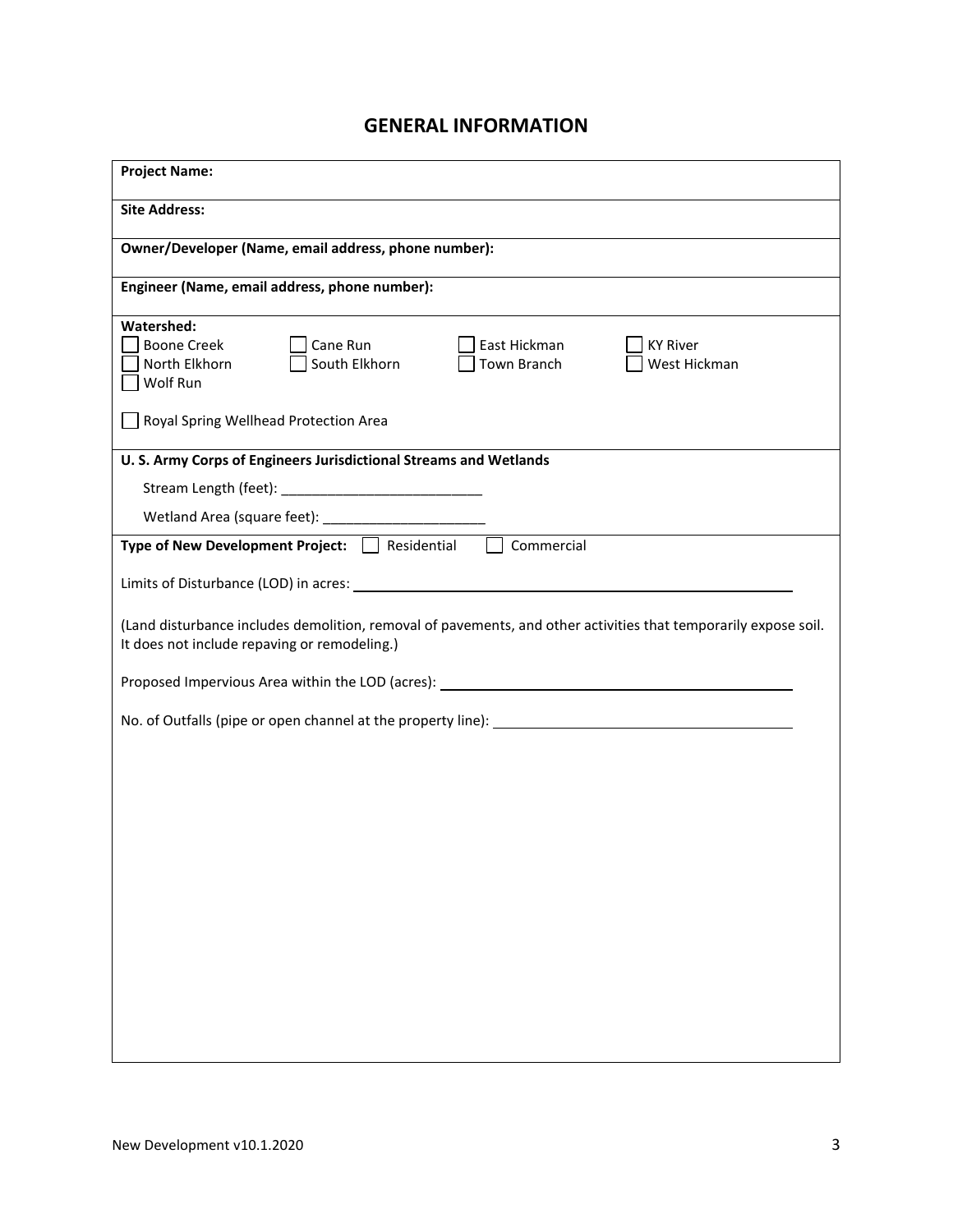#### **DETENTION REQUIREMENTS**

#### **Complete the applicable box below**

| Box 1                                                                                                                                                                                                                                                                                                                                                                                                                                                                                                                                                                                                                                                       |
|-------------------------------------------------------------------------------------------------------------------------------------------------------------------------------------------------------------------------------------------------------------------------------------------------------------------------------------------------------------------------------------------------------------------------------------------------------------------------------------------------------------------------------------------------------------------------------------------------------------------------------------------------------------|
| Detention basins are proposed to reduce the peak flows to baseline (pre-development) levels for the<br>design storms in Chapter 5 of the Stormwater Manual (1.6.3). In areas where downstream flooding is<br>known to be a problem, LFUCG may require that peak flows be less than pre-development (1.6.2).<br>Complete the Detention Basin Data Form for each basin.<br>Complete the Summary of Peak Flows for each outfall (pipe or open channel at the property line).                                                                                                                                                                                   |
| Article 16-2(g) of the Zoning Ordinance (check one box below):<br>Stormwater management facilities are provided for off-street parking areas containing five (5) or more<br>parking spaces and/or more than 1,800 square feet.<br>Off-street parking area is 1,800 square feet or less, or less than 5 parking spaces.                                                                                                                                                                                                                                                                                                                                      |
| Box 2                                                                                                                                                                                                                                                                                                                                                                                                                                                                                                                                                                                                                                                       |
| On-site detention is not required (at least one box below must be checked, Section 1.6.2 of the Manual).                                                                                                                                                                                                                                                                                                                                                                                                                                                                                                                                                    |
| The Engineer has conducted a Downstream Study and all of the following apply within the study area:<br>there will be no effect (practically interpreted to be less than 0.10 feet for modeling purposes) on<br>the water surface elevations within the DSA for the design storms for flood control structures in<br>Table 5-1, and the 25yr-24hr storm<br>the downstream drainage system within the DSA has sufficient capacity as defined in Table 1-5<br>Note: The Downstream Study Area (DSA) means the area beginning at the property line and extending<br>downstream to a point where the proposed development area comprises 10 percent of the total |
| watershed area draining to that point.                                                                                                                                                                                                                                                                                                                                                                                                                                                                                                                                                                                                                      |
| The Engineer has conducted a Downstream Study and determined that on-site detention will increase<br>flood elevations in the DSA.                                                                                                                                                                                                                                                                                                                                                                                                                                                                                                                           |
| Detention is provided in existing facilities as part of a regional stormwater quantity master plan:<br>Beaumont Centre<br>Coldstream<br><b>Expansion Area 2</b><br>Hamburg<br>Reynolds Road<br><b>Masterson Station</b><br>Other                                                                                                                                                                                                                                                                                                                                                                                                                            |
| Detention is provided offsite in existing facilities (explain in the Appendix).<br>Supporting documentation attached, including map of offsite detention basin.                                                                                                                                                                                                                                                                                                                                                                                                                                                                                             |
|                                                                                                                                                                                                                                                                                                                                                                                                                                                                                                                                                                                                                                                             |
|                                                                                                                                                                                                                                                                                                                                                                                                                                                                                                                                                                                                                                                             |
|                                                                                                                                                                                                                                                                                                                                                                                                                                                                                                                                                                                                                                                             |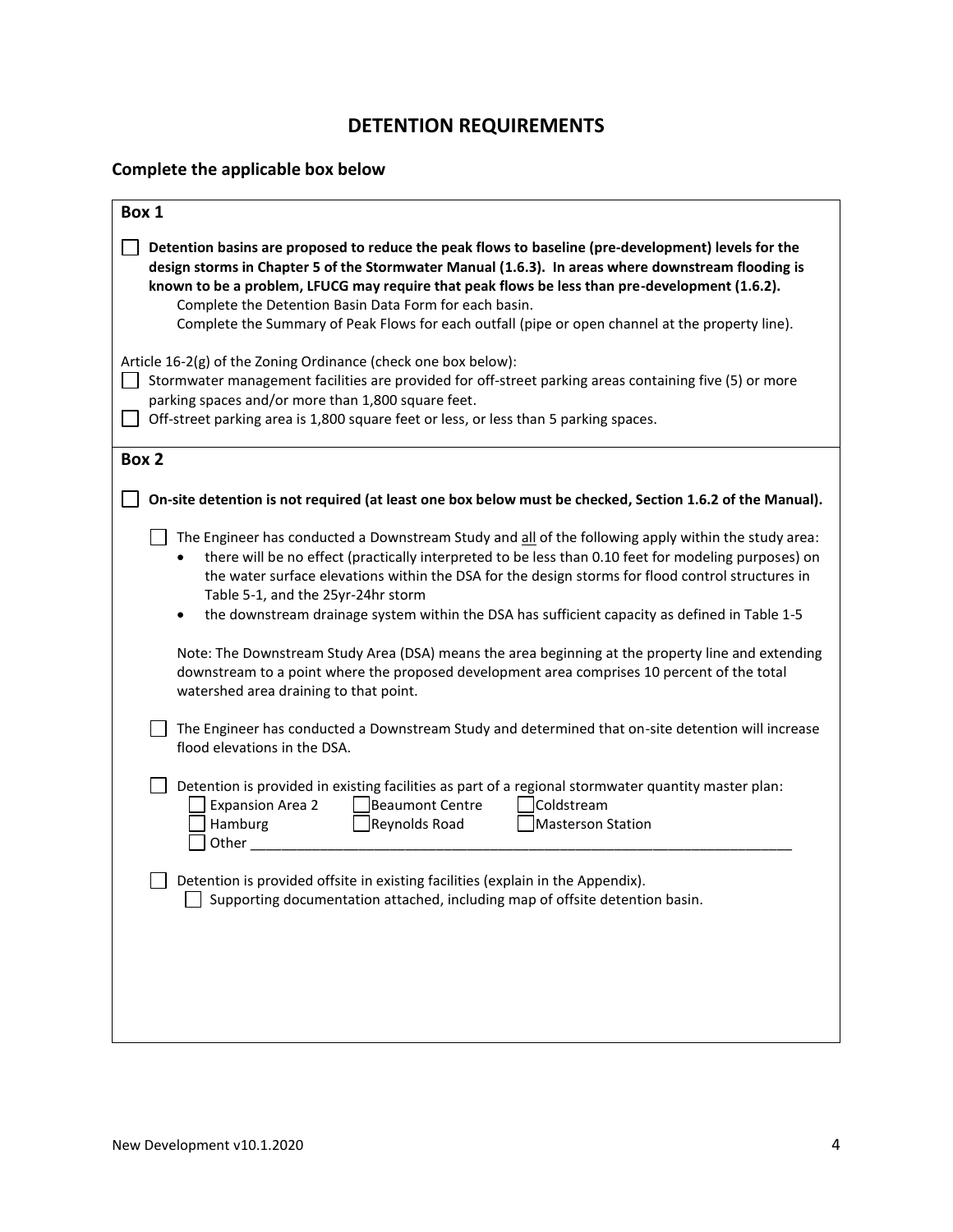#### **DETENTION BASIN DATA FORM**

**Detention Basin No. \_\_\_\_\_\_\_\_\_\_ (Complete for each Basin)**

|                                                                                                                                                                                                  | <b>Type of Detention Facility:</b>                                                                                                                                                                                                                   |                        |                                     |                      |  |
|--------------------------------------------------------------------------------------------------------------------------------------------------------------------------------------------------|------------------------------------------------------------------------------------------------------------------------------------------------------------------------------------------------------------------------------------------------------|------------------------|-------------------------------------|----------------------|--|
| Detention Basin   Underground Detention   Wet Pond   Extended Detention<br>Green Infrastructure w/detention volume: Infiltration Trench Bioretention Bioinfiltration Swale<br>Permeable Pavement |                                                                                                                                                                                                                                                      |                        |                                     |                      |  |
|                                                                                                                                                                                                  | Proposed Total Detention Volume: ____________________cubic feet (top of embankment to bottom of basin)                                                                                                                                               |                        |                                     |                      |  |
|                                                                                                                                                                                                  |                                                                                                                                                                                                                                                      |                        | <b>Peak Flow Attenuation Design</b> |                      |  |
|                                                                                                                                                                                                  |                                                                                                                                                                                                                                                      |                        | <b>Peak Flows</b>                   |                      |  |
|                                                                                                                                                                                                  | <b>Design Storm</b>                                                                                                                                                                                                                                  | <b>Pre-Development</b> | <b>Basin Inflow</b>                 | <b>Basin Outflow</b> |  |
|                                                                                                                                                                                                  | 10yr-6hr                                                                                                                                                                                                                                             |                        |                                     |                      |  |
|                                                                                                                                                                                                  | 100yr-6hr                                                                                                                                                                                                                                            |                        |                                     |                      |  |
|                                                                                                                                                                                                  | 2006 actual<br>storm                                                                                                                                                                                                                                 |                        |                                     |                      |  |
|                                                                                                                                                                                                  | 1995 actual<br>storm                                                                                                                                                                                                                                 |                        |                                     |                      |  |
|                                                                                                                                                                                                  | 100yr-24hr storm:<br>Peak Stage ___________________ (assuming no flow through the principal spillway)<br>Emergency Spillway Elevation<br>Elevation of Normal Pool of Wet (Retention) Ponds ________<br>Wet Ponds are designed with anti-seep collars |                        |                                     |                      |  |
|                                                                                                                                                                                                  |                                                                                                                                                                                                                                                      |                        |                                     |                      |  |
|                                                                                                                                                                                                  |                                                                                                                                                                                                                                                      |                        |                                     |                      |  |
|                                                                                                                                                                                                  |                                                                                                                                                                                                                                                      |                        |                                     |                      |  |
|                                                                                                                                                                                                  |                                                                                                                                                                                                                                                      |                        |                                     |                      |  |

 $\mathsf{l}$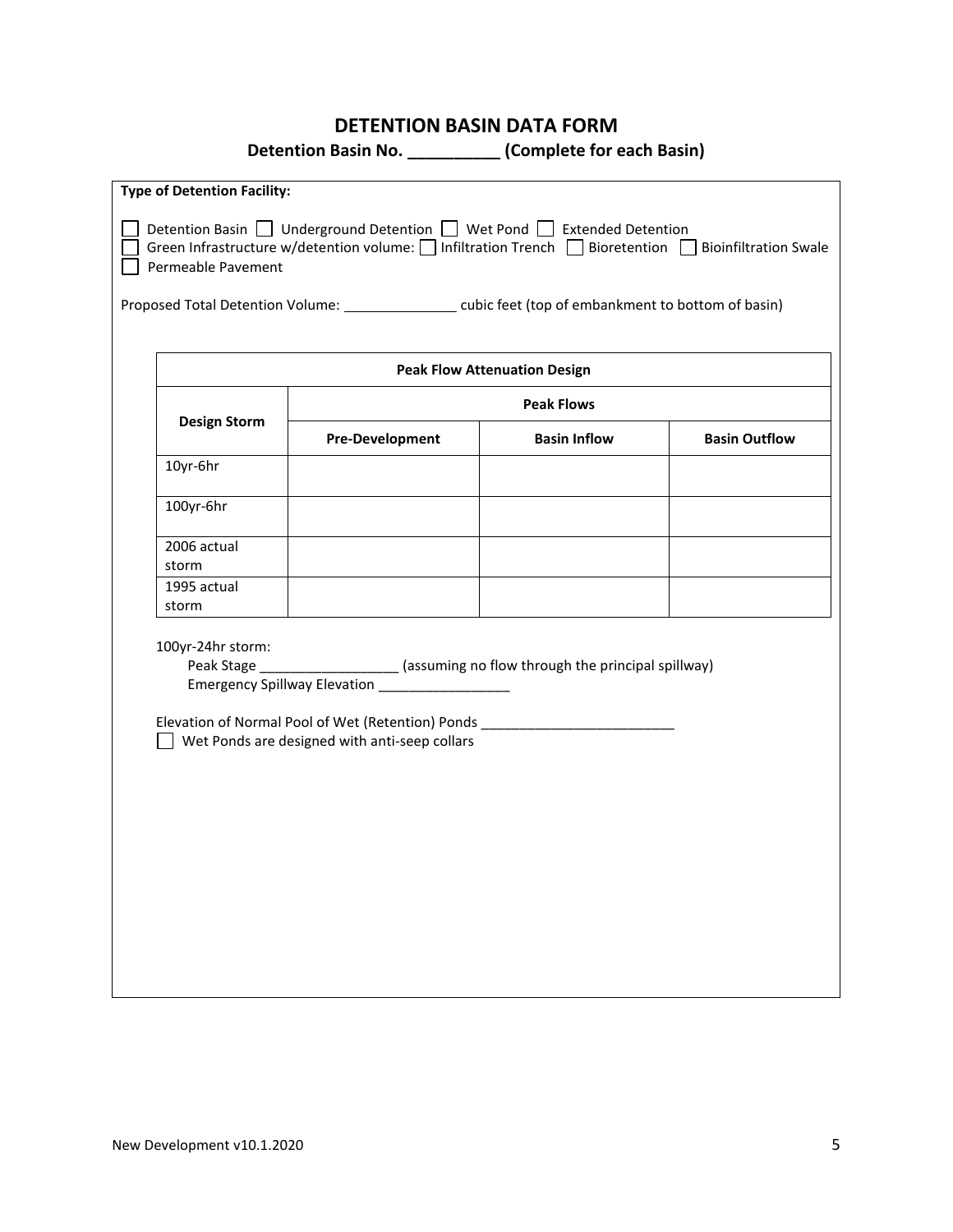#### **SUMMARY OF PEAK FLOWS**

| <b>Outfall No.</b>      |                  | Peak Flow (cfs) |           |      |      |
|-------------------------|------------------|-----------------|-----------|------|------|
|                         |                  | 10yr-6hr        | 100yr-6hr | 2006 | 1995 |
|                         | Pre-Development  |                 |           |      |      |
| $\mathbf 1$             | Post Development |                 |           |      |      |
| $\mathbf{2}$            | Pre-Development  |                 |           |      |      |
|                         | Post Development |                 |           |      |      |
| 3                       | Pre-Development  |                 |           |      |      |
|                         | Post Development |                 |           |      |      |
| 4                       | Pre-Development  |                 |           |      |      |
|                         | Post Development |                 |           |      |      |
| 5                       | Pre-Development  |                 |           |      |      |
|                         | Post Development |                 |           |      |      |
| $\bf 6$                 | Pre-Development  |                 |           |      |      |
|                         | Post Development |                 |           |      |      |
| $\overline{\mathbf{z}}$ | Pre-Development  |                 |           |      |      |
|                         | Post Development |                 |           |      |      |
|                         | Pre-Development  |                 |           |      |      |
| 8                       | Post Development |                 |           |      |      |
|                         | Pre-Development  |                 |           |      |      |
| $\boldsymbol{9}$        | Post Development |                 |           |      |      |
|                         | Pre-Development  |                 |           |      |      |
| ${\bf 10}$              | Post Development |                 |           |      |      |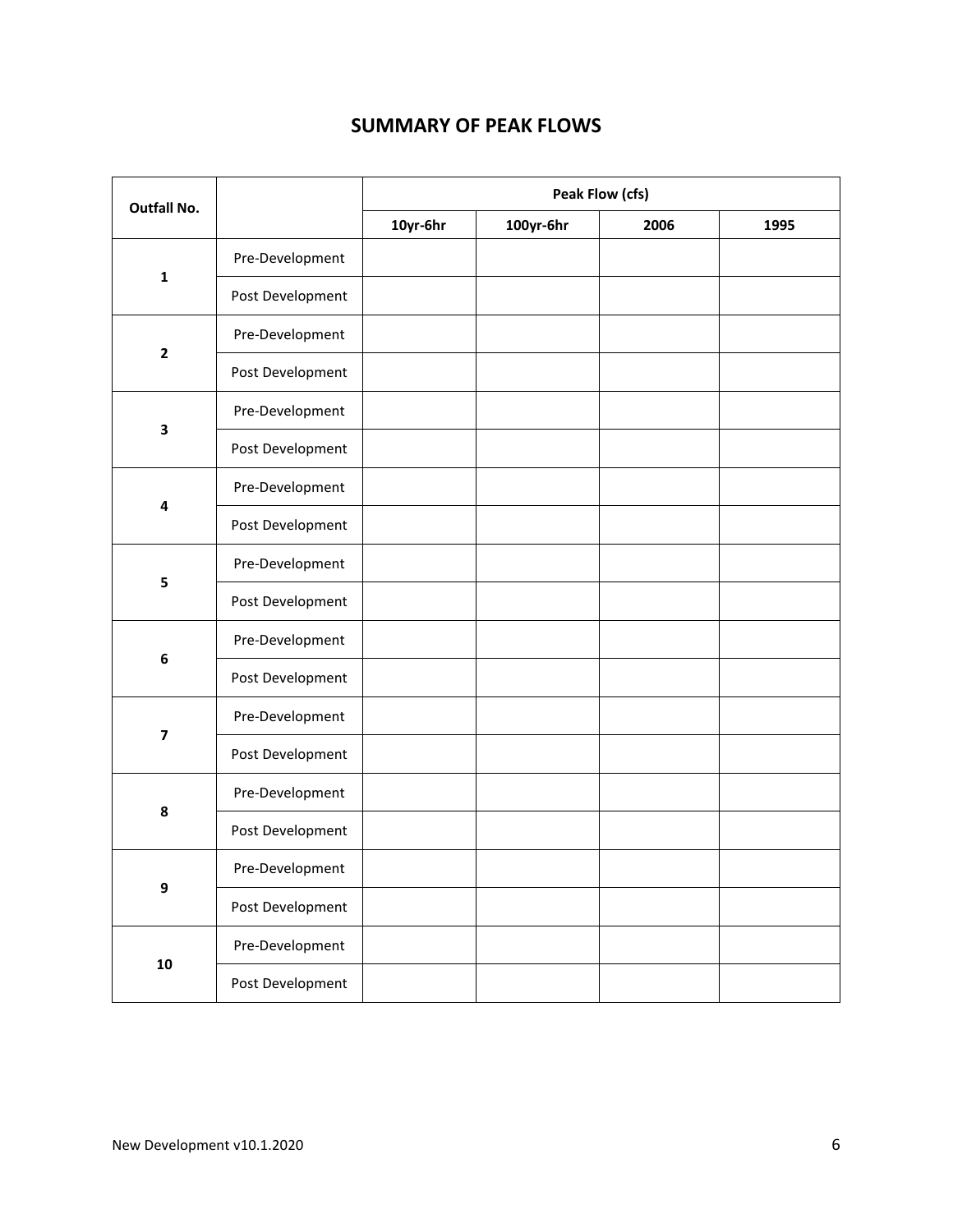#### **WATER QUALITY REQUIREMENTS**

#### **Complete the applicable box below**

| Box 1               |                                                                                                                           |
|---------------------|---------------------------------------------------------------------------------------------------------------------------|
| Stormwater Manual). | Stormwater Controls (SWCs) are proposed to meet the water quality requirements (Section 1.7 of the                        |
|                     | 1. Compute the Required Water Quality Volume (WQV) and Runoff Reduction Volume (RRV) based on<br>the type of development: |
|                     | Residential Subdivision with Lots 6,000 sf or larger:                                                                     |
|                     | Impervious Area (IA), not counting roofs, = ______________________ sf                                                     |
|                     |                                                                                                                           |
|                     | $RRV = IA \times 0.8''/12 =$ cf (enter 0.0 if RRV is not feasible)                                                        |
|                     | Commercial (and Residential Subdivision with lots less than 6000 sf)                                                      |
|                     | Impervious Area (IA), including roofs = ________________________ sf                                                       |
|                     |                                                                                                                           |
|                     |                                                                                                                           |
|                     | 2. Complete the Water Quality Data Form for each outfall (pipe or open channel at the property line).                     |
|                     |                                                                                                                           |
|                     | 3. Provide SWCs to meet the Required WQV and RRV from above.                                                              |
|                     |                                                                                                                           |
|                     | Check this box if Runoff Reduction is not feasible because all of the following conditions are present:                   |
|                     | the soil infiltration rate is less than 0.5 inches per hour                                                               |
|                     | o infiltration rate of the on-site soils = _____________inches/hour                                                       |
| $\bullet$           | subdrains are not feasible for applicable Green Infrastructure practices                                                  |
|                     | no other Green Infrastructure practices are feasible                                                                      |
|                     |                                                                                                                           |
| Box 2               |                                                                                                                           |
| Manual).            | On-site SWCs are not required (at least one box below must be checked, Section 1.7.2 of the Stormwater                    |
|                     | Less than one acre of land will be disturbed.                                                                             |
|                     |                                                                                                                           |
|                     | Existing SWCs are in place as part of a regional stormwater quality master plan.                                          |
|                     | $]$ Expansion Area 2 (Facility No. $\frac{1}{1}$<br>Coldstream                                                            |
|                     |                                                                                                                           |
|                     |                                                                                                                           |
|                     |                                                                                                                           |
|                     |                                                                                                                           |
|                     |                                                                                                                           |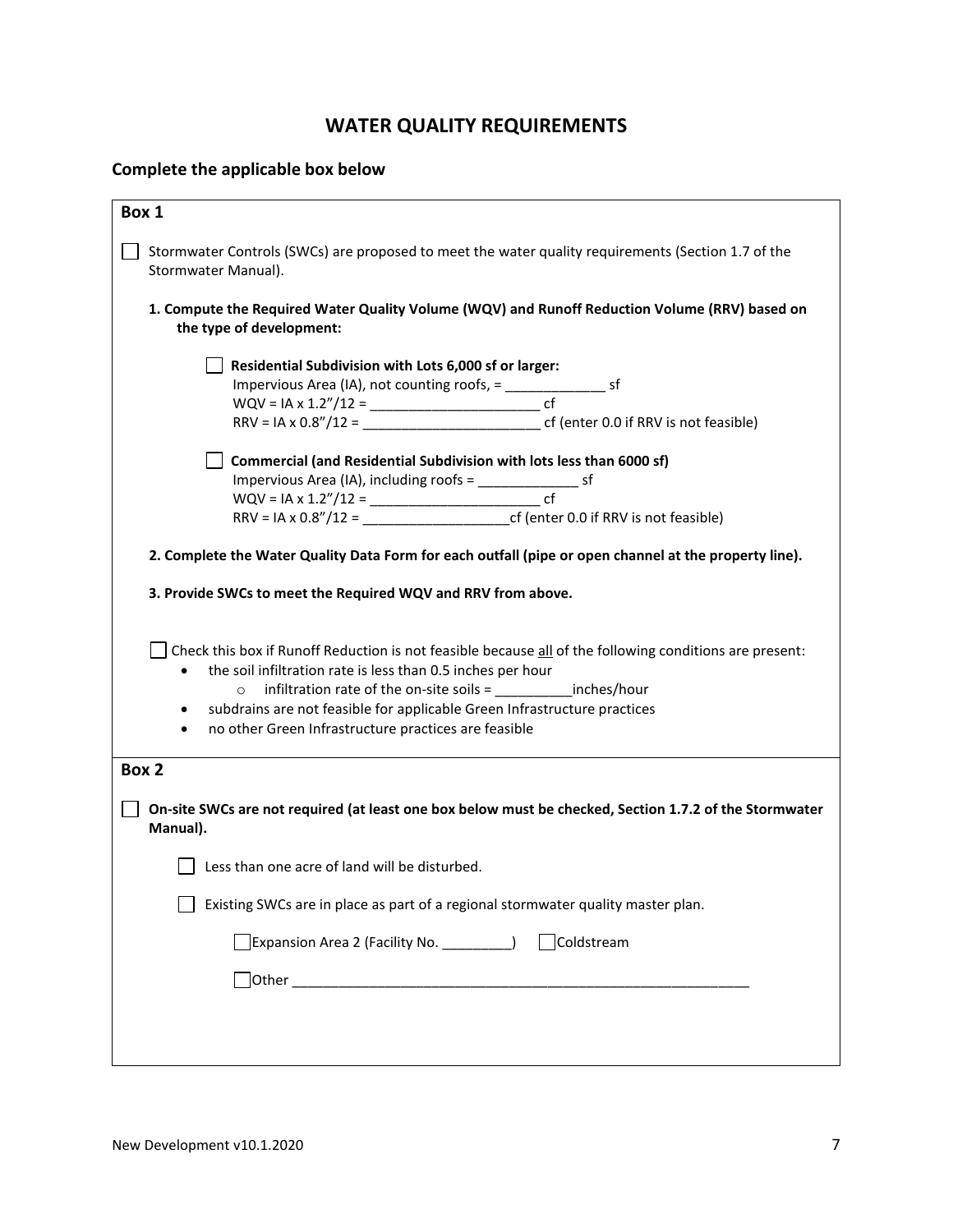### **WATER QUALITY DATA FORM**

**Outfall No. \_\_\_\_\_\_\_\_ (Complete for each Outfall)**

| <b>RRV Provided by Green Infrastructure</b>                                      |          |
|----------------------------------------------------------------------------------|----------|
| <b>Description</b>                                                               | RRV (cf) |
| Impervious Area Disconnection to Developed Green Space                           |          |
| Impervious Area Disconnection to Protected Natural Areas (including floodplains) |          |
| <b>Bioretention and Rain Gardens</b>                                             |          |
| Permeable Pavement                                                               |          |
| <b>Bioinfiltration Swales</b>                                                    |          |
| <b>Infiltration Basins and Trenches</b>                                          |          |
| <b>Tree Trenches and Planter Boxes</b>                                           |          |
| <b>Rainwater Harvesting</b>                                                      |          |
| <b>Vegetated Roofs</b>                                                           |          |
| Riparian Buffer Restoration                                                      |          |
| <b>Constructed Wetlands</b>                                                      |          |
| Total                                                                            |          |

| WQV Provided by Other Stormwater Controls |          |  |
|-------------------------------------------|----------|--|
| <b>Description</b>                        | WQV (cf) |  |
| <b>Extended Detention Basins</b>          |          |  |
| Wet Ponds                                 |          |  |
| Underground Detention                     |          |  |
| <b>Total</b>                              |          |  |

| <b>WQV Provided by Manufactured Treatment Devices</b> |                            |                       |  |
|-------------------------------------------------------|----------------------------|-----------------------|--|
| <b>Description</b>                                    | <b>Impervious Drainage</b> | <b>WQV</b>            |  |
|                                                       | Area (sf)                  | (Imp. Area x 1.2"/12) |  |
|                                                       |                            |                       |  |
|                                                       |                            |                       |  |
| Total                                                 |                            |                       |  |

| <b>Summary Table of Stormwater Controls</b>       |  |
|---------------------------------------------------|--|
| RRV provided by Green Infrastructure (cf)         |  |
| WQV Provided by Extended Detention, Wet Ponds, or |  |
| Underground Detention                             |  |
| WQV Provided by MTDs (cf)                         |  |
| Total (cf)                                        |  |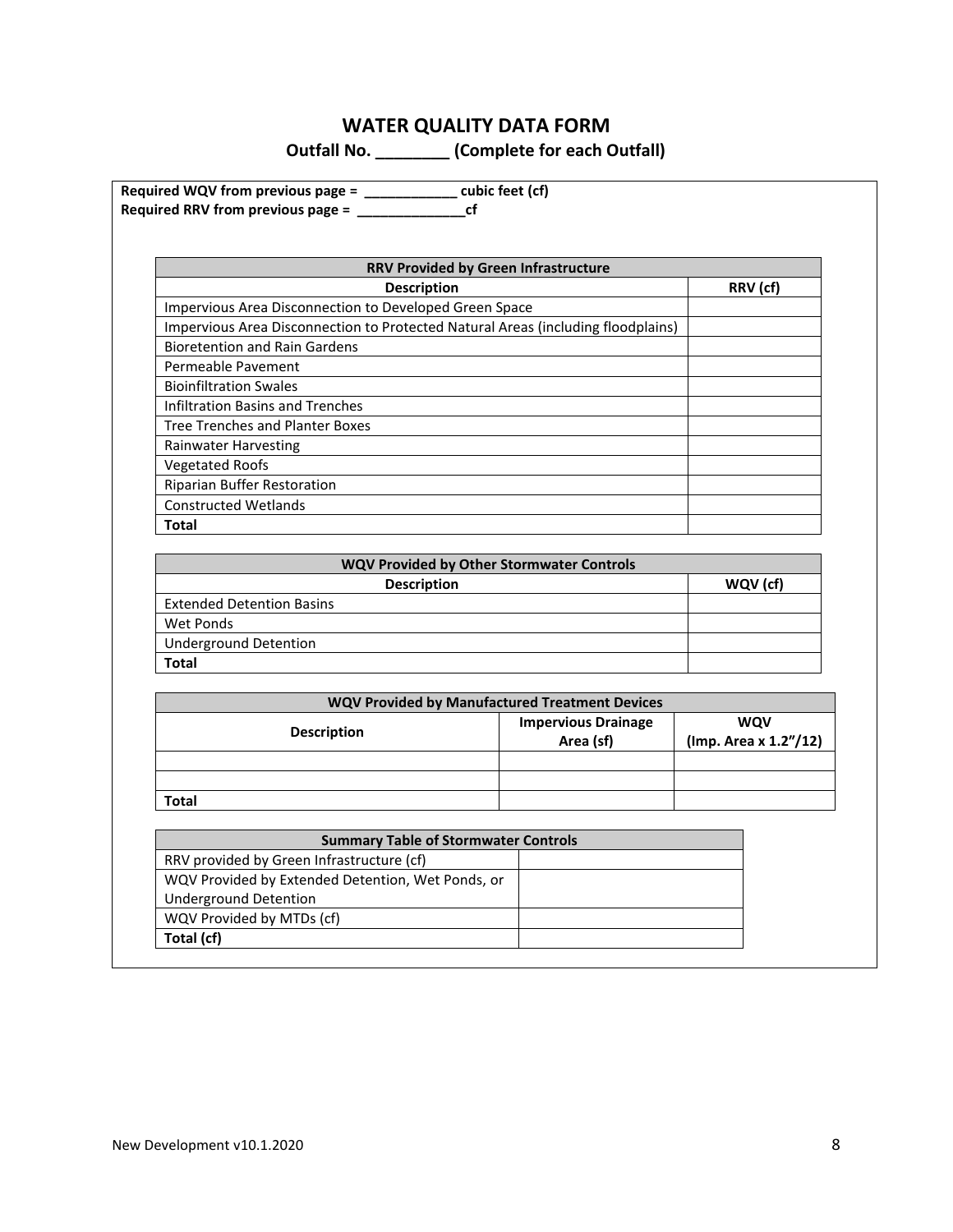#### **SUBMITTAL CHECKLIST**

| Engineer's Drainage Report/Plans (Stormwater Manual Chapter 4 design documentation)                                                                           |
|---------------------------------------------------------------------------------------------------------------------------------------------------------------|
| Watershed map with sub-watersheds delineated and labeled (4.3.1)                                                                                              |
| Location map of the stormwater controls and outfalls (4.3.1)                                                                                                  |
| Pre-development and post-development drainage map (4.3.1)                                                                                                     |
| Streams, wetlands, and other environmentally sensitive areas are shown on the plan (4.3.1)                                                                    |
| Detention basin design calculations and schematics (4.3.2)                                                                                                    |
| Proposed Stormwater Controls are in an easement/stormwater management area (1.5.6)                                                                            |
| Pre-Development and Post-Development runoff hydrographs with supporting data and analysis (4.3.2)                                                             |
| Hydraulic analysis of the proposed storm sewers, inlets, culverts, and channels (4.3.2, 1.6.5)                                                                |
| Water quality volume and BMP design calculations and schematics (4.3.2)                                                                                       |
| Detailed design of control structures and embankments (4.3.2)<br>Erosion prevention measures are provided at pipe outfalls (Section 1.7.6)                    |
| Channel protection measures are provided to prevent bank erosion (8.2.2)                                                                                      |
| Manufacturer's design and maintenance standards for stormwater manufactured treatment devices (4.3.2)                                                         |
| If detention is not proposed, a hydraulic analysis is provided of the downstream drainage system that                                                         |
| demonstrates sufficient capacity (1.6.2)                                                                                                                      |
|                                                                                                                                                               |
| Projects In or Along a Stream/Floodplain                                                                                                                      |
| LFUCG's FEMA Floodplain Administrator has reviewed the plans                                                                                                  |
| FEMA Effective Special Flood Hazard Area is shown on the plan (1.5.12)                                                                                        |
| The 100-year floodplain has been determined for streams that have not been mapped by FEMA, and is                                                             |
| shown on the plans (1.4.5)                                                                                                                                    |
| Flood Protection Elevations are shown for structures (1.6.6)                                                                                                  |
| Structures are at least 25 feet from the floodplain (1.6.7)                                                                                                   |
| Plans conform to Tables 1-9 and 1-10 regarding allowable uses in the floodplain (1.10)                                                                        |
| Placing fill in the 100-year floodplain will have no adverse impact on contiguous property (1.5.4)                                                            |
| Vegetative buffers are shown on the plan (1.10)                                                                                                               |
| Greenways are shown on the plan (4.3.1)                                                                                                                       |
|                                                                                                                                                               |
| Federal, State, and Local Permits related to proposed construction in a stream or floodplain<br>LFUCG Division of Engineering Stormwater Permitting Checklist |
| <b>USACE 404 Permit</b>                                                                                                                                       |
| KYDOW 401 Water Quality Certification                                                                                                                         |
| KY Stream Construction/Floodplain Permit                                                                                                                      |
| FEMA LOMR or CLOMR                                                                                                                                            |
| Special Permit from LFUCG for construction in the floodplain                                                                                                  |
|                                                                                                                                                               |
| General                                                                                                                                                       |
| Adequate vehicle access provided to maintain BMPs (driving surface within 10 feet of the BMP)                                                                 |
| Maintenance agreement for commercial projects                                                                                                                 |
|                                                                                                                                                               |
| <b>Appendix</b>                                                                                                                                               |
| Related drainage studies that affect the stormwater management plan of this project                                                                           |
| Narrative of known downstream flooding problems from LFUCG studies or Engineer's downstream study                                                             |
| Copies of Waivers or Variances from LFUCG                                                                                                                     |
|                                                                                                                                                               |
| Note: If a box is not checked, provide explanation in the Appendix                                                                                            |